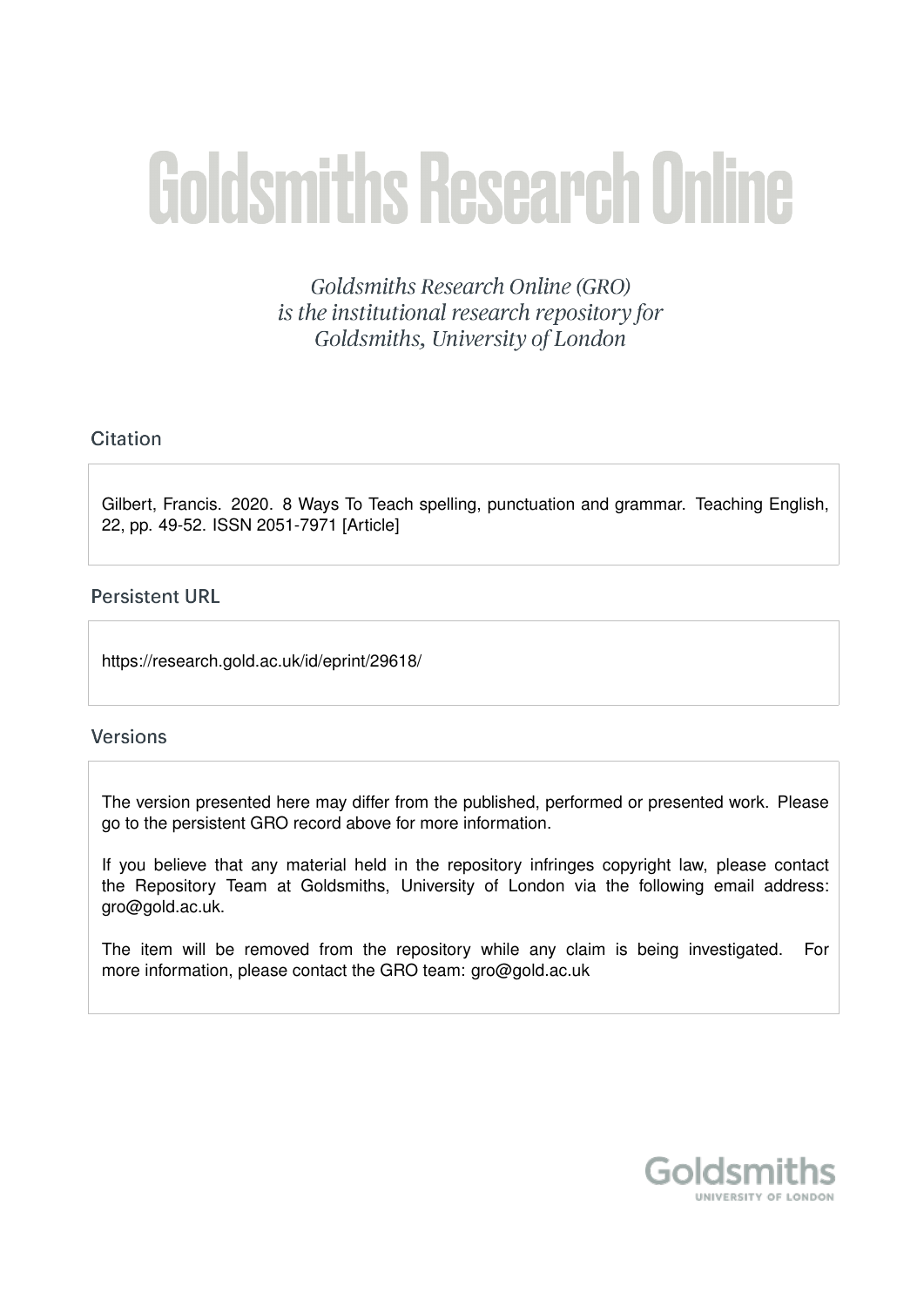# 8 Ways To Teach spelling, punctuation and grammar

#### Introduction

For many English teachers, teaching Spelling, Punctuation and Grammar (SPaG) is daunting. The stakes have always been high: if your pupils are not good spellers, struggle to punctuate correctly and have a tendency to use non-standard forms in their writing, then invariably they won't achieve highly, particularly in exams.

Since the beginning of this decade, the stakes ramped up another notch with Conservative Education Secretaries and ministers imposing SPaG tests on primary schools and insisting on more weighting on SPAG in GCSE and A-Level English/English Literature exams. This has raised anxieties considerably. This article aims to provide some tried and tested ways to diffuse some of these worries, drawing together the best research and practice.

#### Discover the magical origins of words

English teachers could be forgiven for feeling very jaded about SPaG. During my career as an English teacher and now a Teacher-Educator, I've always felt very ambivalent about SPaG. The grammar books that I was asked to use in some schools where I taught such as *First Aid in English* (Maciver 2004) and others were horribly dull and didn't achieve good results: pupils would plough through various tasks and tests and then forget all that they had supposedly learnt when they came to do some 'real' writing.

I found though that the message got through when I myself was enthusiastic about language and showed that I loved investigating it. For example, I remember one class where I saw that too many students were not spelling 'necessary' correctly; this made me say to the class, 'Hey, this is a weird word, isn't it? Because you'd think it should be spelt 'nessersary'. So why is there is a 'c' acting as an 's' in it?' Then, in front of the class, I looked it up and found out:

# *necessary (adj.)*

*late 14c. "needed, required, essential, indispensable," from Old French* necessaire *"necessary, urgent, compelling" (13c.), and directly from Latin* necessarius *"unavoidable, indispensable, necessary," from* necesse *"unavoidable, indispensable," originally "no backing away," from* ne*-"not" +* cedere *"to withdraw, go away, yield" (from PIE root \*ked- "to go, yield"). The root sense is of that from which there is no evasion, that which is inevitable. Necessary house "privy" is from c. 1600. Necessary evil is from 1540s (the original reference was to "woman").*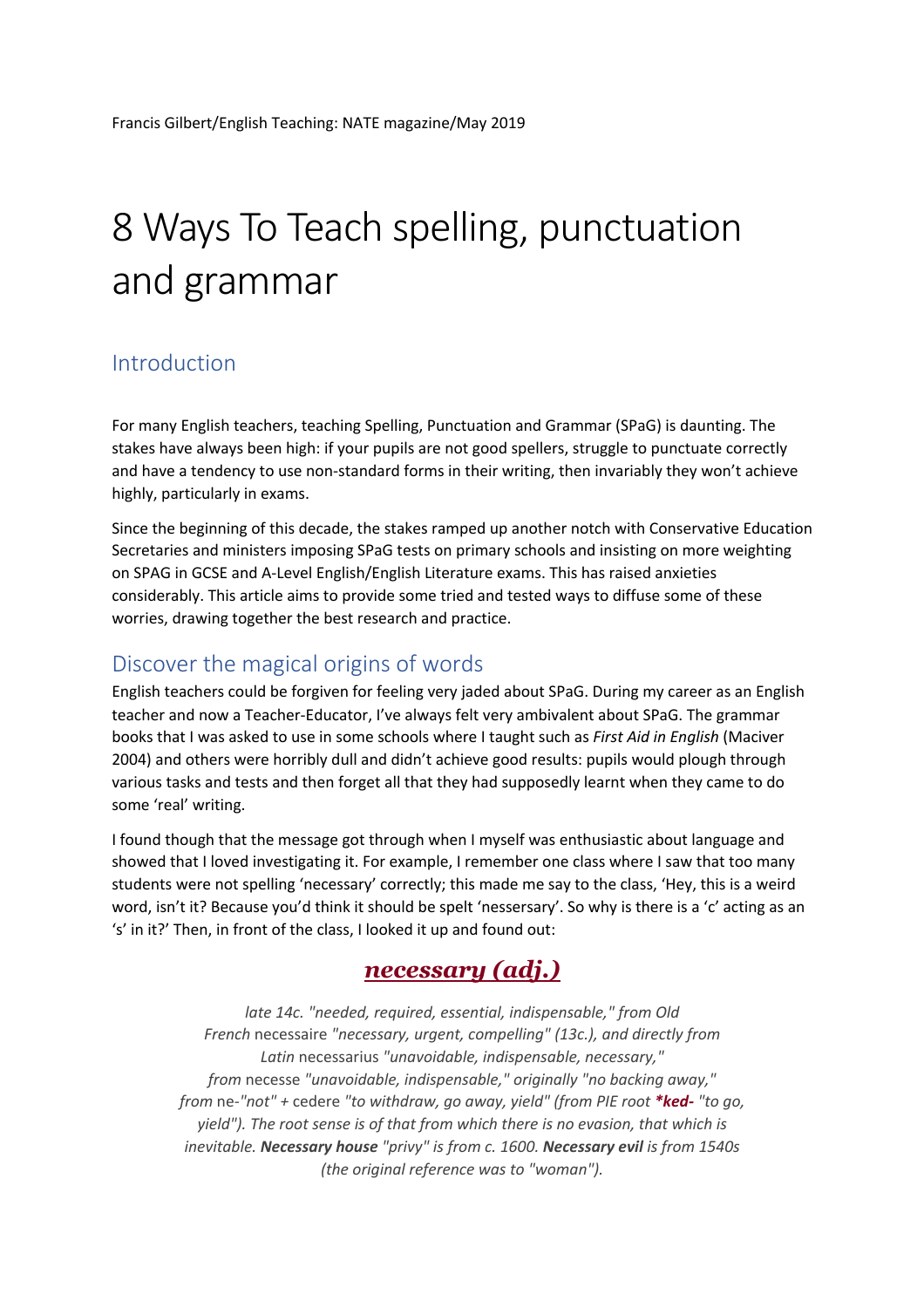#### Source: https://www.etymonline.com/word/necessary

This led a discussion about how the word comes from the French and Latin. We all laughed about 'necessary house' when I told them what a 'privy' was; we thought about it meaning 'no backing away'. Now a sort of magic pervaded the word – and the students' ability to spell it improved. From that time onwards, I began to discuss the etymology of important words with my classes, finding that it really helped with pupils' spelling.

#### Model learning

Some teachers might bridle at the thought of looking up a word in class with pupils because as an English teacher you are supposed to know the meaning of every single word in the language and their spellings – which is, of course, an absolute impossibility!

A great deal of research has shown though that when a teacher 'models' how they discover things in front of the class and then encourages their pupils to do the same, they really help their pupils to learn both more quickly and more happily (Watkins, 2010). What does this mean in practice? It means being honest! If you don't know the meaning of a word in a passage you are reading, then tell your students that you find it difficult and show them how you might work out the meaning. Recent research (Giovanelli, Mason: 2015) has shown that reading is often best taught when a teacher doesn't know the text and is reading it the first time with the students -- or at least giving the impression that they are. In part, this produces better outcomes from students because the teacher is able to model how they find out what difficult words and phrases mean by re-reading them, by asking questions, by looking up words in a dictionary. I have observed too many lessons – and been guilty of delivering them myself – where the meanings of difficult words are supplied in a glossary. The process of looking words up in a dictionary aids spelling and comprehension because students will internalise the word, making it their own.

#### Express yourself!

Getting students to read aloud is really important if you want them to improve their SPaG. This became clear to me when I once asked a student to read what they had written in their book to me; I was sitting beside them so they weren't embarrassed that everyone was listening. Their work was full of SPaG errors, which I had not marked at all. As they read, they began to realise most of their mistakes: spelling, punctuation and grammar. The act of reading aloud was absolutely central to them realising their errors. From that time onwards, I asked my students to read their work to each other in pairs or groups on a regular basis and found that if I asked them to stop and correct their work when appropriate, this had amazingly good results.

#### Teach SPaG in context

While decontextualized tests can have their place (see below), the overwhelming evidence is that pupils learn to spell, punctuate and discuss grammar when they are reading 'real' pieces of writing and exploring 'real' situations. This is why giving them lots of high-stakes spelling and grammar tests where they are only writing one-word answers is a waste of time. You're far better off using some of the excellent resources published by the likes the University of Exeter: these are free, research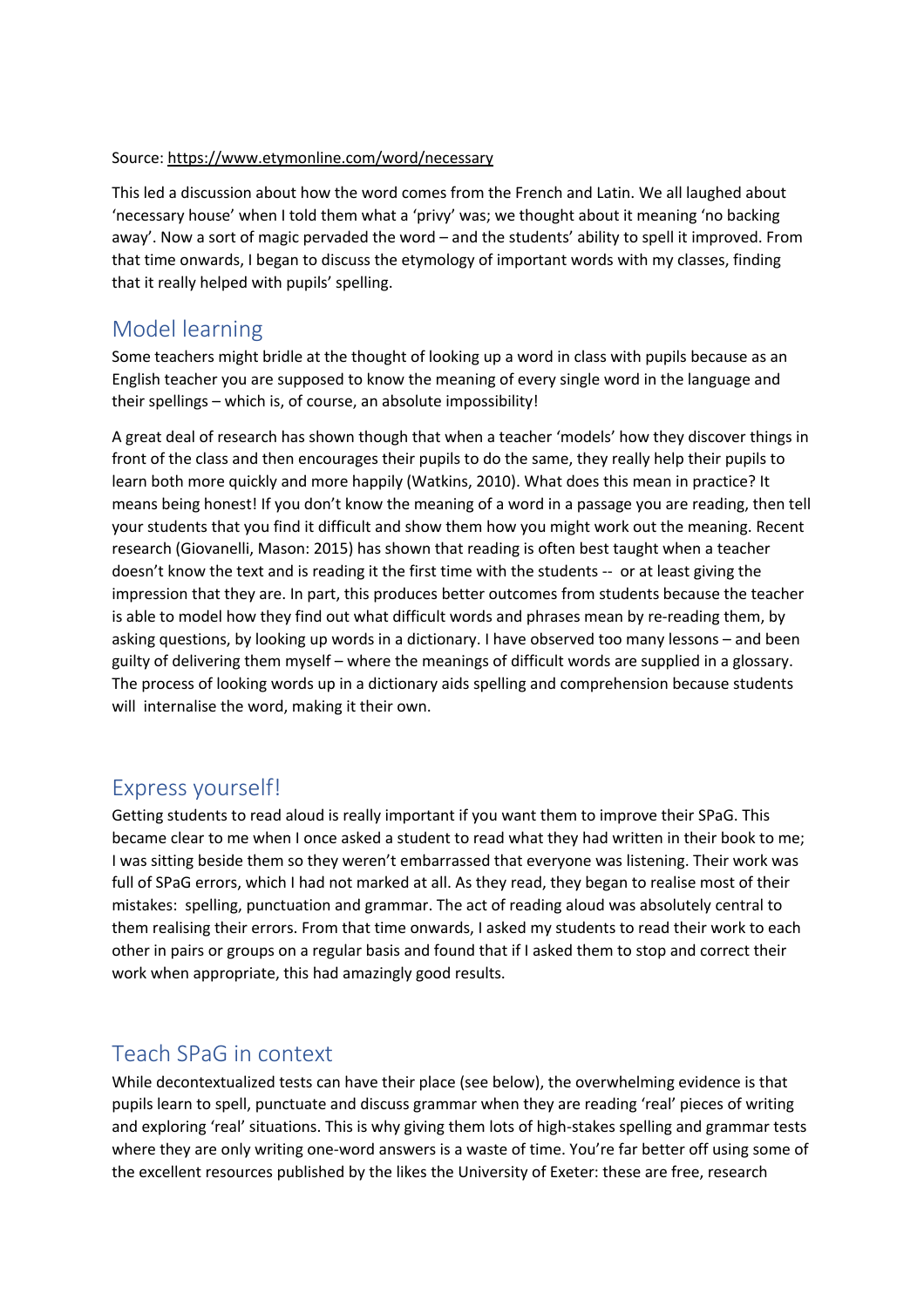informed and supported by yours truly, NATE (see below for details). These resources can be used in the classroom with little or no modifications. They model for teachers how the teaching of grammar in particular can be embedded within the teaching of such texts as *A Monster Calls*, *Touching the Void*, *Lord of the Flies* and *Great Expectations*. If you don't feel confident about teaching grammar, they are a great place to start because lesson plans and resources are provided. Once you've used them, you'll grow in confidence and then use their ideas to inform your teaching of other texts. The English and Media Centre's *All Sorts* (a series of teaching ideas, resources & plans) contains some brilliant ready-made lessons on the teaching of spelling 'Word Banks' and grammar 'Proper English' as well. Recently, *How to Teach Grammar* (OUP 2019) by Bas Aarts, Ian Cushing, and Richard Hudson has also illustrated best practice.

#### Assess

One of the best ways to assess SPaG productively is to write pupils' errors on one 'assessment' sheet while you are marking a set of books. Keep these sheets in your record systems, which could look like this:

| Spelling issues | <b>Punctuation issues</b> | Grammar issues | Other points |
|-----------------|---------------------------|----------------|--------------|
|                 |                           |                |              |
|                 |                           |                |              |
|                 |                           |                |              |

You could experiment with not marking pupils' work but simply telling your classes that you found these errors. Then get students to re-read their work to see where they made them, asking them to correct their errors. This makes them acquire the vital skill of proof-reading and saves you a great deal of time too. One of the problems with marking every single piece of work for SPaG errors is that pupils don't learn to look for mistakes themselves, but expect the teacher to do this. Furthermore, teachers don't acquire a proper record of the errors. The key point is to gain a central record of errors/issues and then systematically target addressing them in your subsequent lessons; putting all your comments on one sheet is a great way of doing this. You show parents/managers that you are marking the work by photocopying this sheet and asking students to put it in their books, and then reflect upon how they are addressing the relevant issues. Research (Black et al. 2004) shows this is a more effective and much less time consuming way of marking than annotating individual books.

# Explicit instruction has its place

This said, research does show that short bursts of targeted, explicit, 'decontextualised' instruction can have its place, particularly with pupils who are struggling. Harris et al. point out:

> *Weak spellers are weak writers because they spend much of their time thinking about how to spell words rather than thinking about the content of what they are writing. (p. 264, 2017)*

This research team go on to point out that two vital strategies that go hand in hand.

• Explicit instruction: teaching students how to spell high frequency words they don't know how to spell automatically.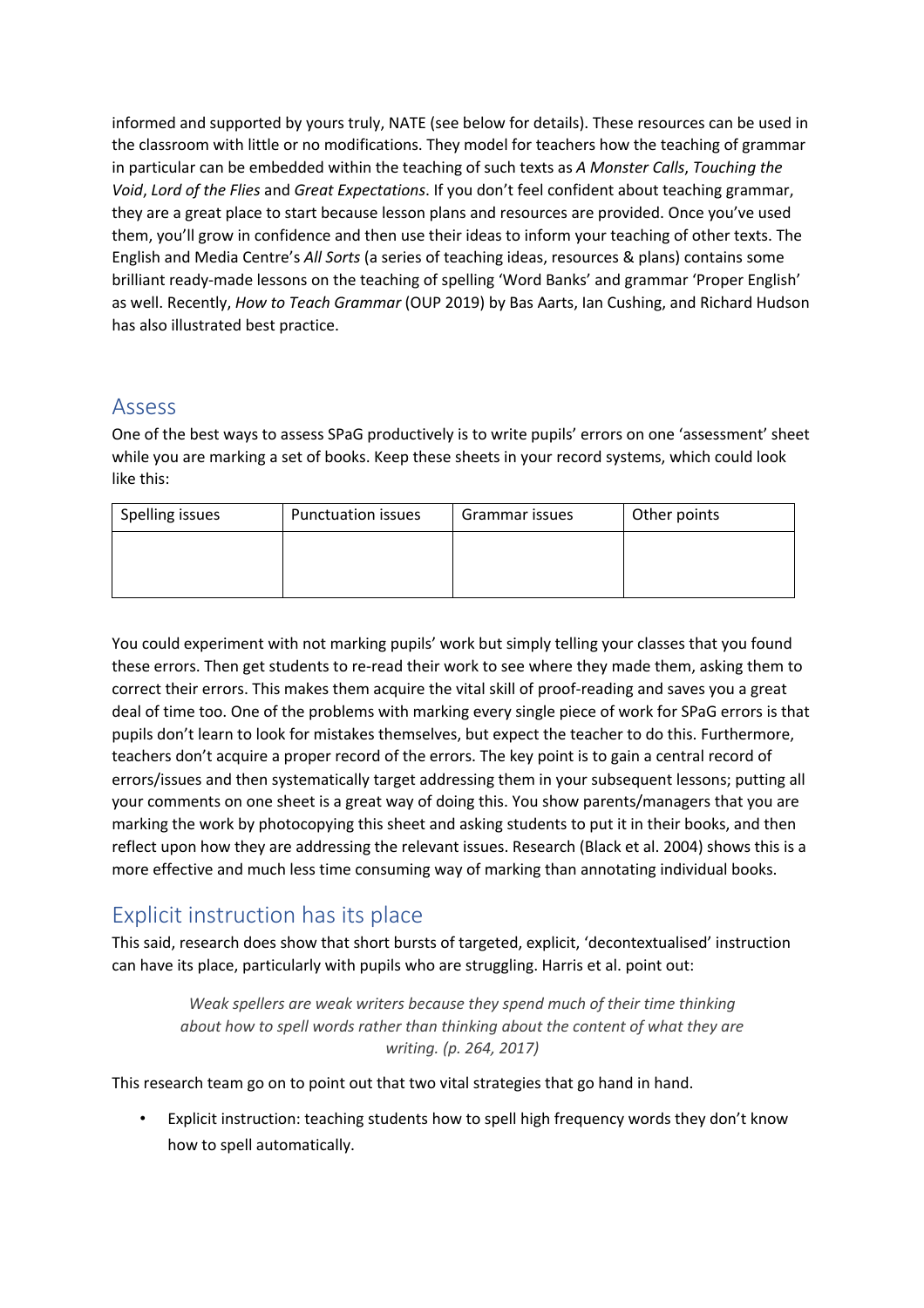• Teaching writing skills: teaching students how to plan, draft, re-draft and evaluate their work. (p. 264)

Their paper is well worth reading if you are teaching students who have significant problems with spelling. They suggest that students with very poor handwriting need to trace words and then visualise them using the 'look, cover, say, write' approach; they also suggest playing spelling games such as Word Bingo in pairs, setting clear goals for themselves. They argue that actually there are only really about a hundred words that most learners find difficult to spell and that if these words are mastered, students will progress quickly. Above all, students need plenty of practice with reading and writing (see *Promote creative re-drafting* for more on this).

### Find Patterns

NATE published a wonderful resource entitled *The Grammar Book: Finding Patterns - Making Sense*, which just about sums the whole thing up. Teaching SPaG effectively is about encouraging students to see the patterns that exist in spellings, sentence structures, word order and meanings. The concept of 'finding patterns' is preferable to saying that there are definite SPaG rules because, when you look closely, there aren't any strict 'rules' really, just recognisable patterns.

For example, some spelling patterns are much more reliable than others: the famous 'i before e except after c rule' is so full of exceptions (neighbour, weight etc) that some experts claim it's not worth teaching. Estimates say that there are 923 exceptions and only 44 words that follow the rule. The appendix for the National Curriculum is pretty useful in terms of suggesting 'rules' but its prescriptive approach is not helpful for nurturing enlightened teaching which really gets students improving their spelling.

# Promote creative re-drafting

As an English teacher I never enjoyed giving spelling tests; I learnt quite quickly that scouring pupils' work with red marks highlighting all their inaccuracies was not productive. I realised that it was much better to systematically get students to re-draft their work, considering deeply how I might motivate them to do this well.

A great way to do this is to give pupils real audiences to write for. This makes a huge difference to pupils' SPaG. So, for example, some of the most effective SPaG lessons I taught were when I asked my difficult Year 9 students, many of whom struggled with SPaG, to write exciting stories for the new Year 7 pupils; drafting was built into the process and much else beside.

The Year 9 students met with the Year 7s, interviewed them about the stories they liked, then planned and drafted their stories a few times, getting their peers to assess and correct them; at the same time I circulated around the class doing 'in-class' marking where appropriate. I made a point of saying that I expected the students themselves to make the stories 'SPaG' perfect and that they were role models for the Year 7 students.

This sense of having a real audience inspired the students to correct errors themselves and learn from their mistakes. Because this idea worked so well, I used it to inform my teaching when SPaG problems occurred with other classes. For example, I once received some very weak essays on Shakespeare's *Macbeth* from my Year 10s. Instead of getting them to re-write the dreary essays and correct errors, I asked them to use these essays to inform their writing of *Macbeth* leaflets for my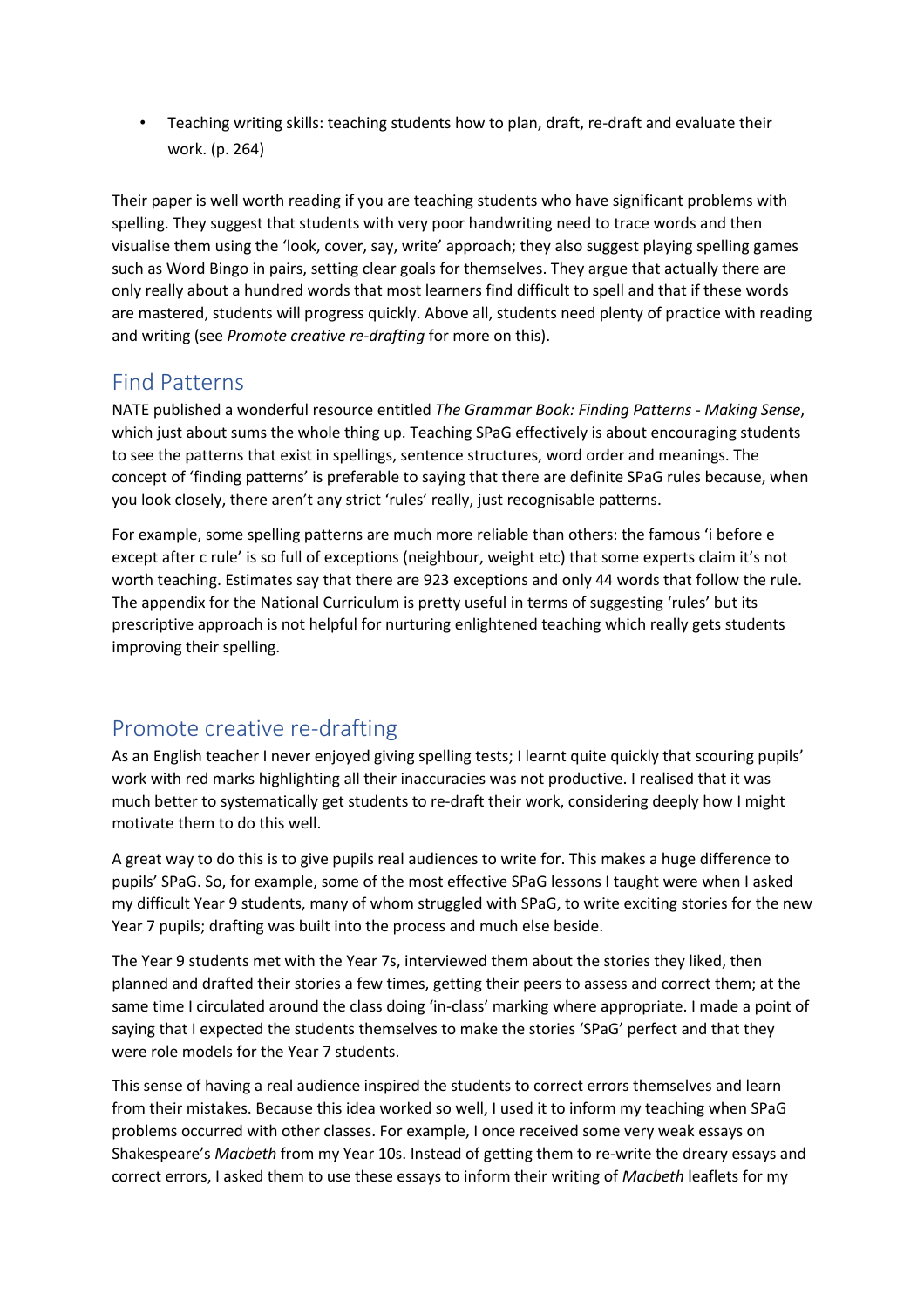Year 7 class, which were aimed at giving eleven-year-olds a sense of the plot, characters, themes and imagery. The Year 10s learnt more about *Macbeth* and SPaG than they'd ever done when writing litcrit exam responses because they were motivated to tell the Year 7s about what they knew.

# Further Reading

Aarts, B., Cushing, I., Hudson, R. (2019) *Oxford Teaching Guides: How to Teach Grammar*. Oxford University Press, Oxford.

*A short, very useful guide on all the thorny topics. It's particularly good on grammar terminology.*

Bain, Elspeth, et al. (1996) *The Grammar Book: Finding Patterns - Making Sense*. NATE, 1996.

*Sadly, this wonderful resource too often is languishing on English teachers' shelves in schools. Look at it! Use it, it's great; easy to use and teaches grammar in context.*

Black, P. et al., 2004. Working inside the Black Box: Assessment for Learning in the Classroom. Phi Delta Kappan Magazine, 86(1), pp.8–21.

*A nice summary of important research into Assessment for Learning, which is very relevant for SPaG teaching.*

Maciver, A. (2004) *First Aid in English. 2004.* Hodder Education. London.

*A dry text book, which possibly creates more problems than it solves in that many of the tasks are decontextualized exercises, with pupils gaining little idea of how SPaG issues exist in context. Books of this type are widely used in schools.*

Giovanelli, M., and J.L. Mason. "'Well I Don't Feel That': Schemas, Worlds and Authentic Reading in the Classroom." 2015, pp. "Well I don't feel that": Schemas, worlds and authentic reading in the classroom. English in Education, 49 (1). 41–55.

*While Giovanelli and Mason's work is academic, it has huge implications for English teachers; using a powerful evidence base, it argues that English teachers should read alongside their students like a real reader rather than supplying them with lots of pre-prepared interpretations. I would take this a step further and argue that they need to model authentic learning about SPAG (see above)*

Department for Education, Appendix Spelling, accessed 13<sup>th</sup> May 2019:

https://assets.publishing.service.gov.uk/government/uploads/system/uploads/attachment\_data/file /239784/English Appendix 1 - Spelling.pdf

*I find the tone and prescriptions in this Appendix (full of statutory learning of words etc) off-putting, but the document is clearly laid out. I think the key lesson is that these spellings need to be taught creatively and imaginatively.*

English and Media Centre (2007) *English Allsorts*, including Word Banks and Proper English.

*The above resources are fantastic! They may be quite old now, but they're gems, and never failed to work with my classes. The unit on Word Banks is particularly good for SPaG.*